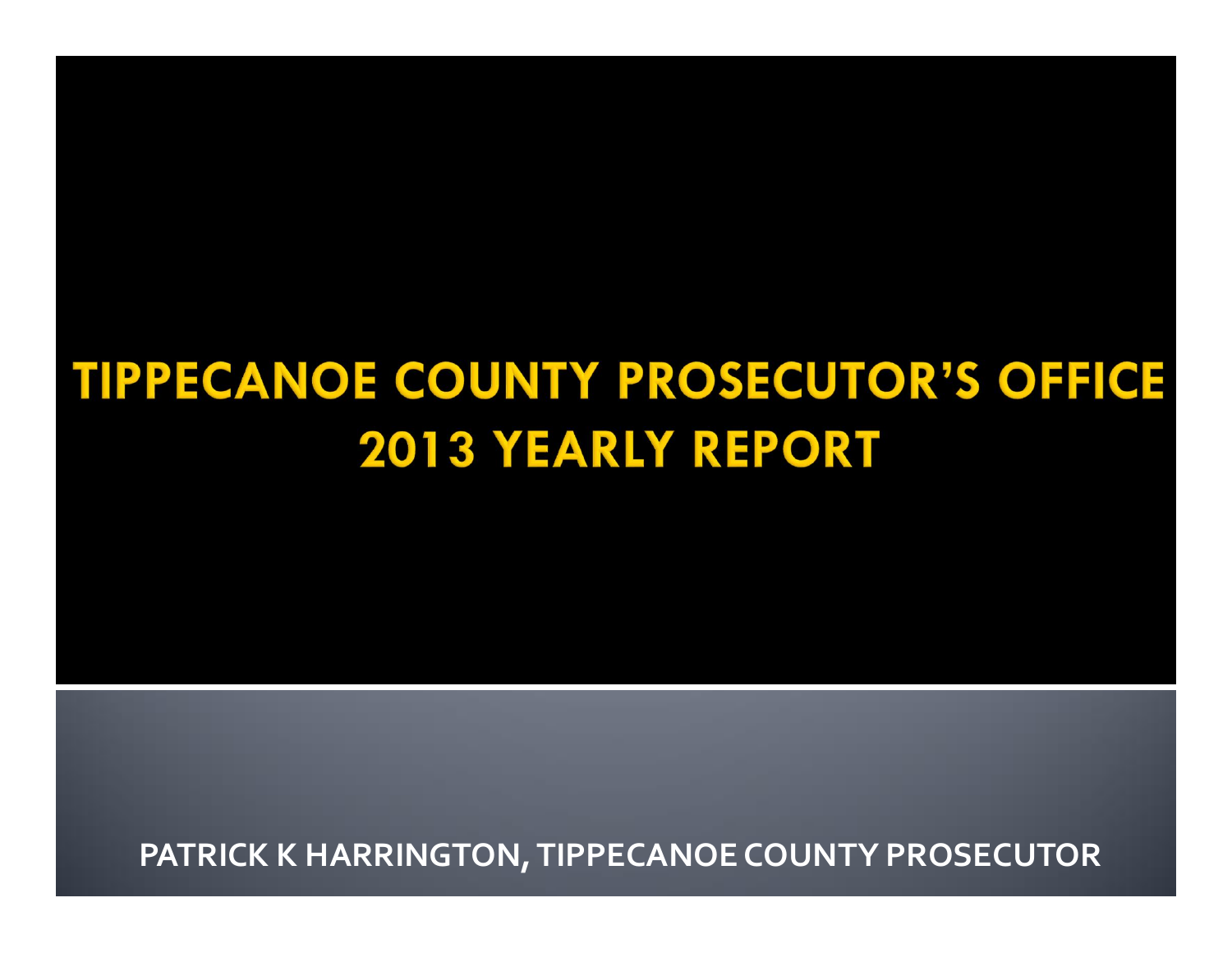### **MISSION STATEMENT**

- **The pursue justice through fair and ethical** prosecution of criminal offenders
- **Seek justice for victims of crime**
- **Create a safer community through positive** partnerships with law enforcement, community organizations, schools, religious organizations, elected leaders and government agencies
- **Earn and hold the trust and respect of the** citizens we are privileged and honored to serve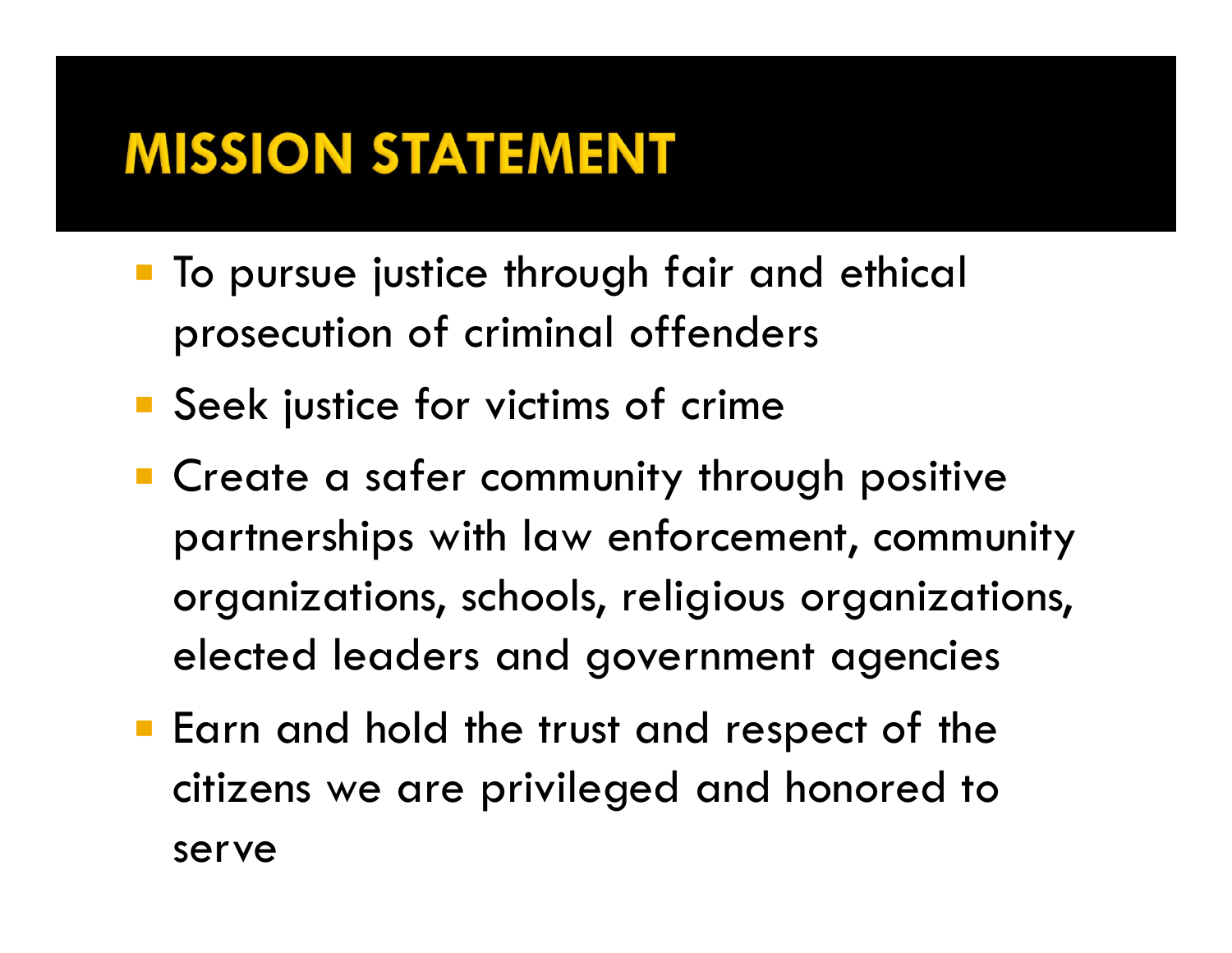### **FINANICIAL RESPONSIBILITY**

- ° Returned \$149,006 to general fund in 2013
- Operated under budget for the 7<sup>th</sup> consecutive year
	- **S1,290,940 under budget from 2007-2013**
- ° No net increase to office staff 2007-2013
- **Effective, financially efficient office**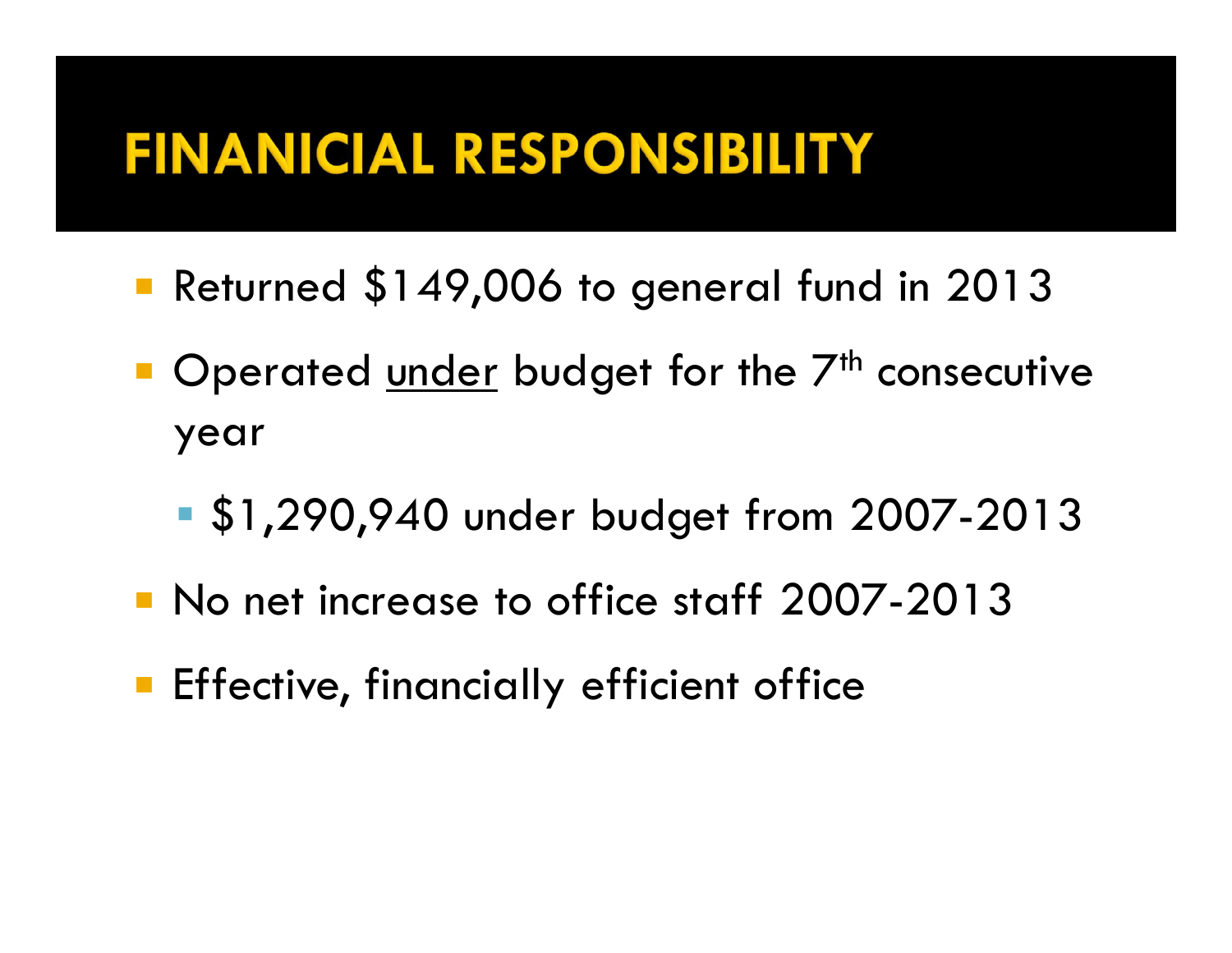### **FELONY JURY TRIALS**

- **23 jury trials (24 in 2012)** 
	- **19** convictions
	- **3 mistrials: 2 retried and convicted; 1** scheduled for retrial in 2014
	- **1** not guilty
- 95% conviction rate in 2013
	- In 2012: 96% conviction rate
	- **Iolian 2011: 86% conviction rate**
	- **From 2007 2012: 90 % conviction rate**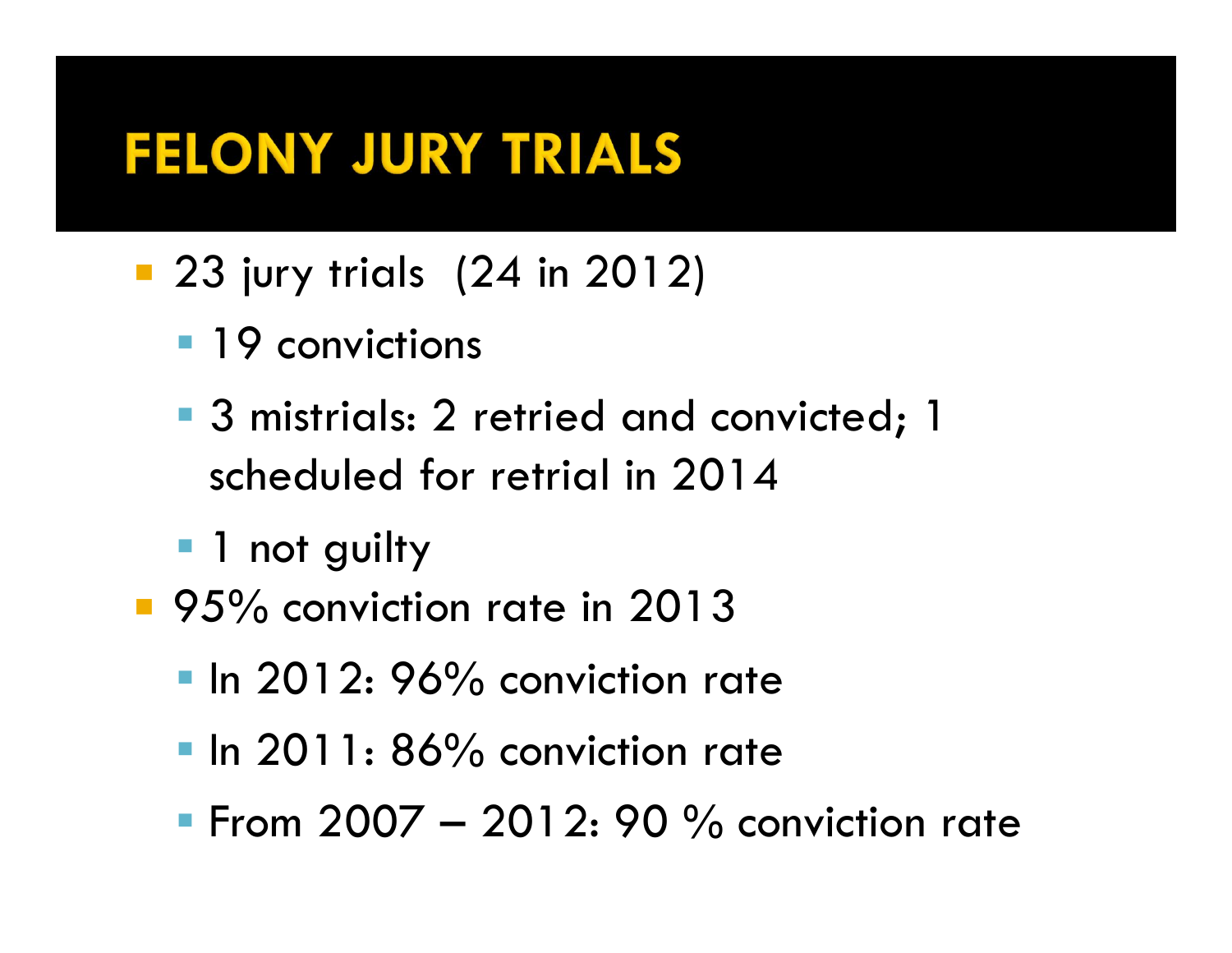#### **FELONY CASES**

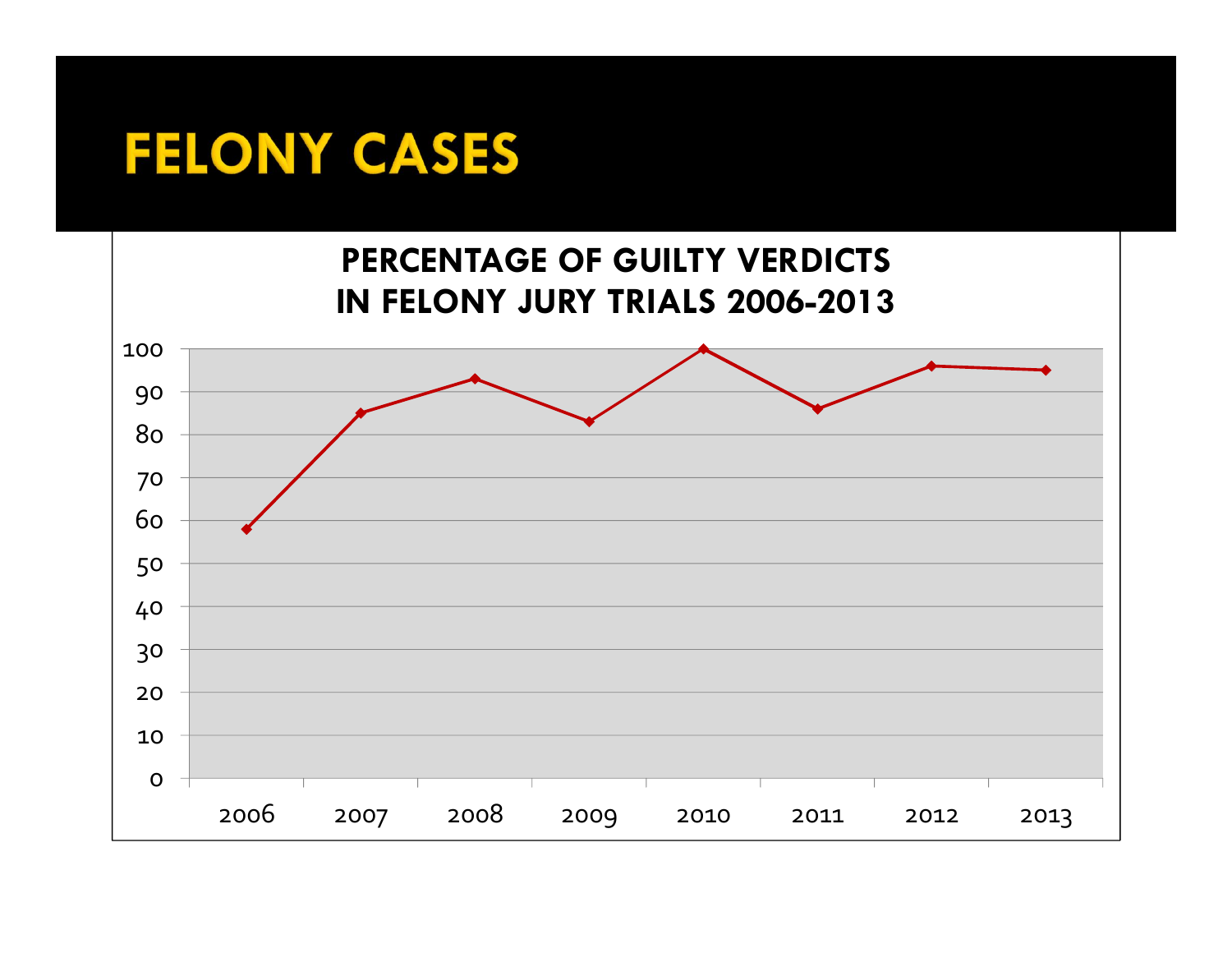### **MISDEMEANOR JURY TRIAL**

- **13 jury trials (16 jury trials in 2012)** 
	- **11** convictions
	- **9 jury trials were for Operating While** Intoxicated or Habitual Traffic Offender
- 85% conviction rate in 2013 In 2012: 86% conviction rate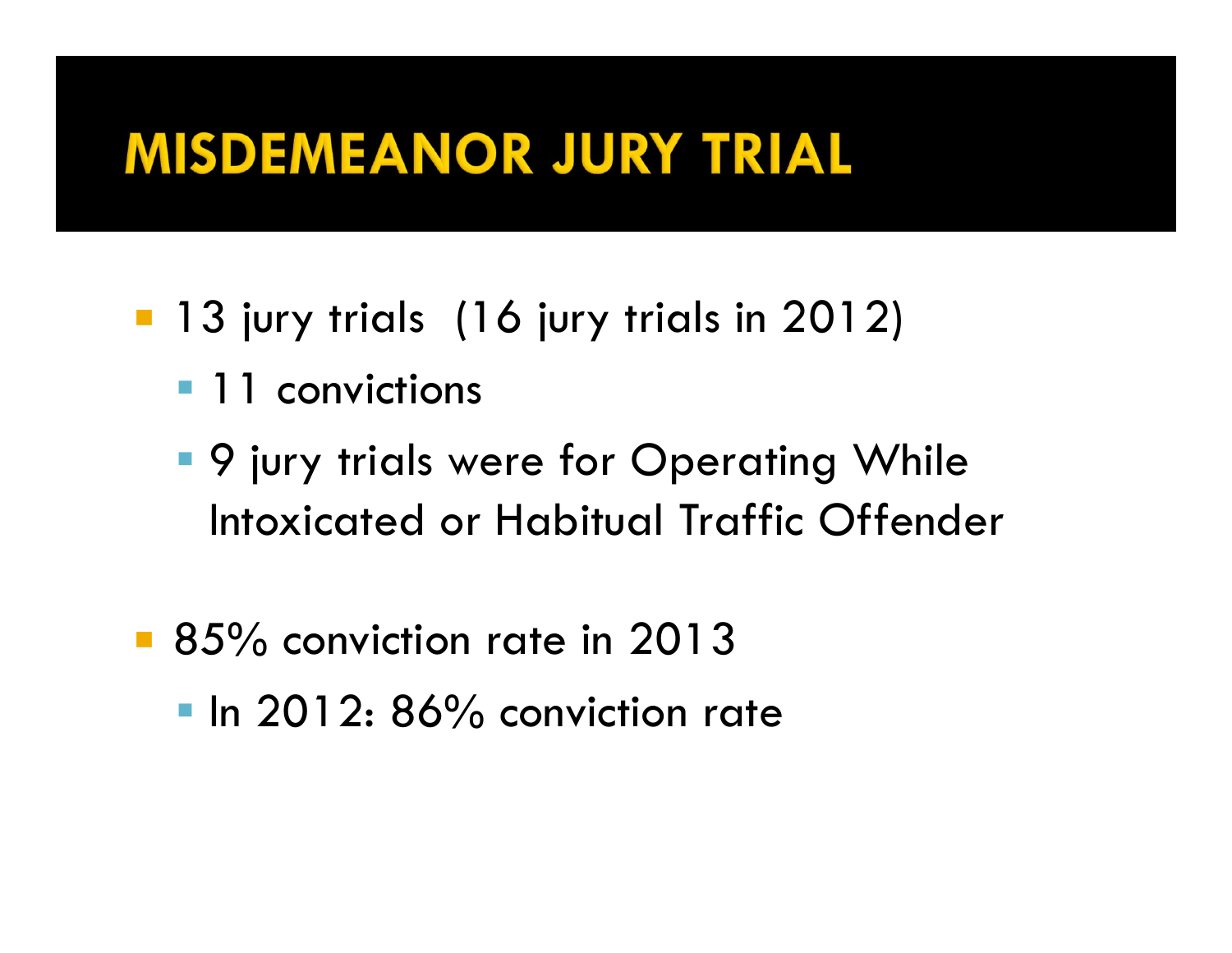- ° 2 Murder cases (2 in 2012)
- 49 Class A felony (54 in 2012)
- 88 Class B felony (75 in 2012)
- 173 Class C felony (137 in 2012)
- 1,248 Class D Felony (1,247 in 2012)
- 4,066 Misdemeanors (3,965 in 2012)
- **886 Misc. Misdemeanors** (694 in 2012)
- ° 42 Post-conviction relief (39 in 2012)
- 
- 
- 
- 
- 
- 
- 
-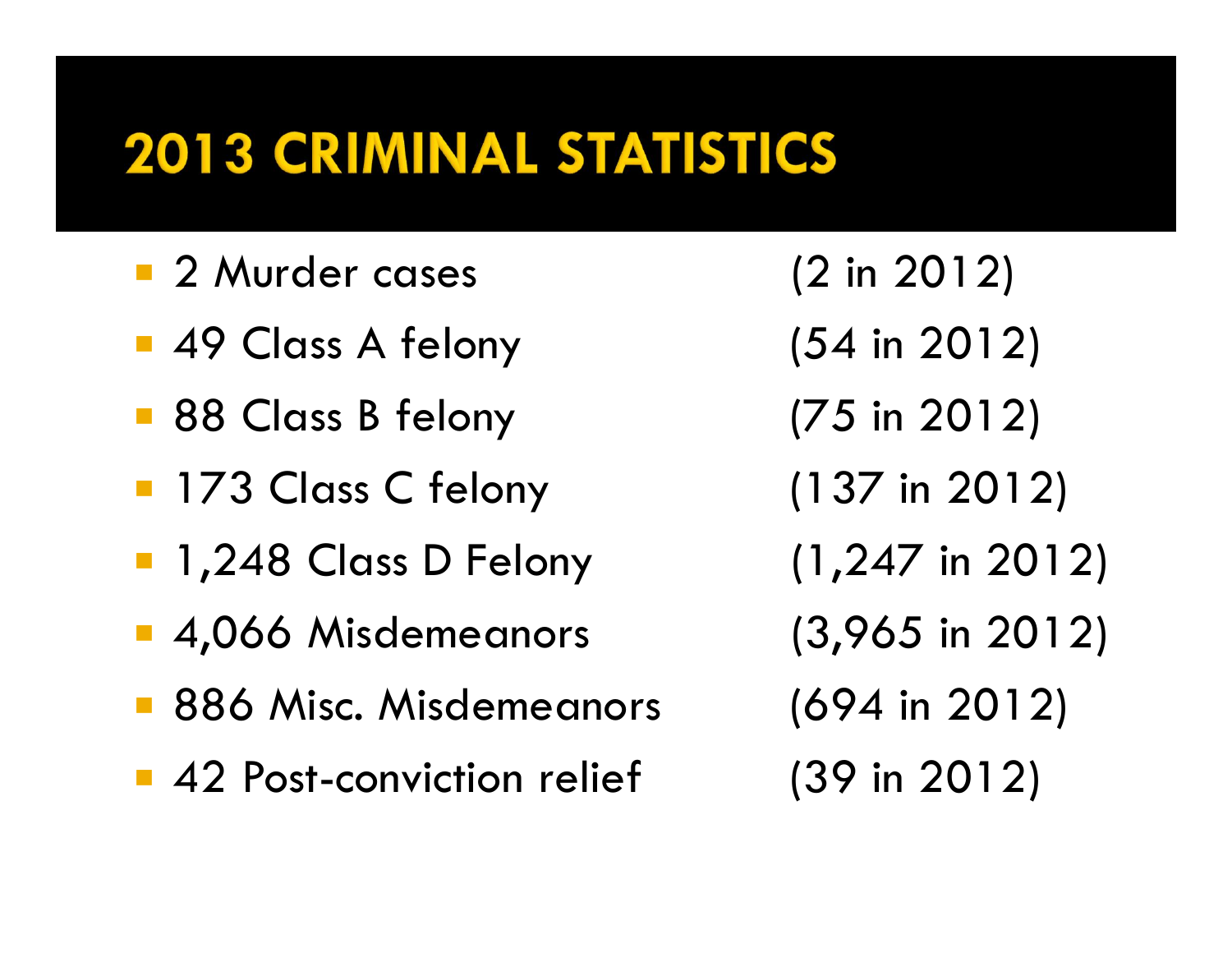- ° 553 Juvenile cases
- **76 cases with gang indicia** 
	- $\blacksquare$  In 2012: 66
	- $\blacksquare$  In 2011: 46
- **11,340 Infraction tickets** 
	- $\blacksquare$  In 2012: 13,788
- **Total Criminal & Juvenile cases: 7,107** 
	- **In 2012: 6,881**
- **Total Criminal, Juvenile, & Infraction cases: 18,447** 
	- $\blacksquare$  In 2012: 18,669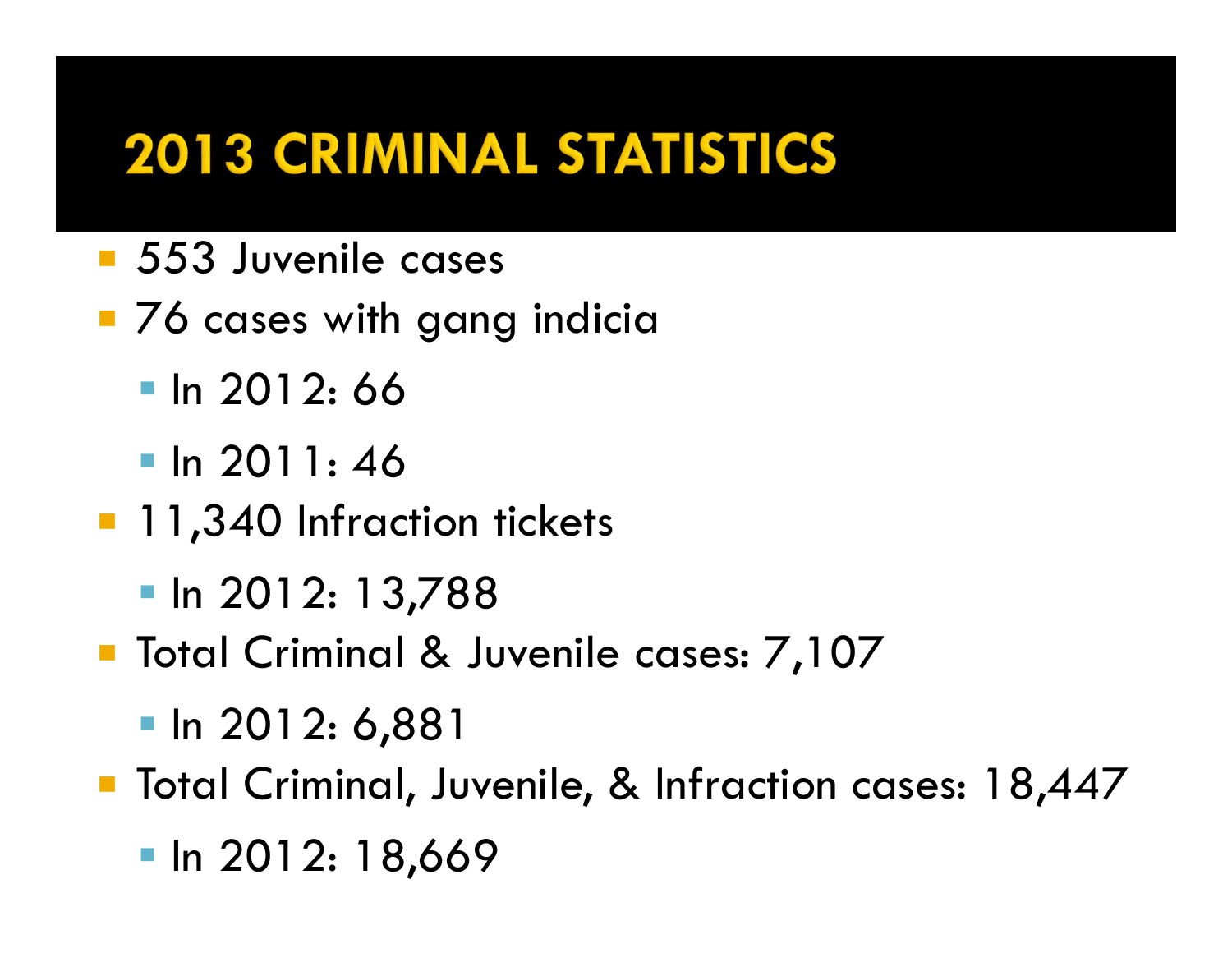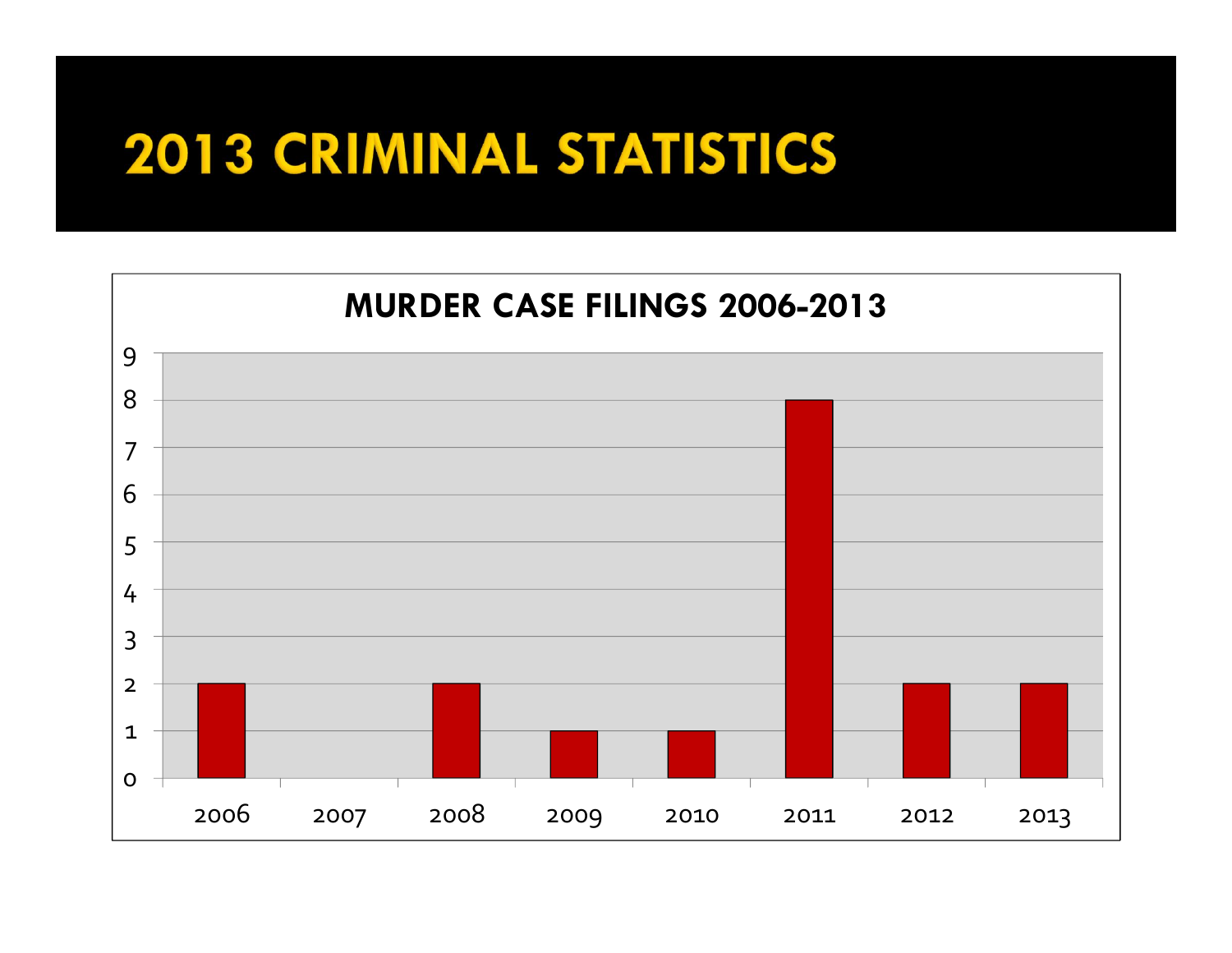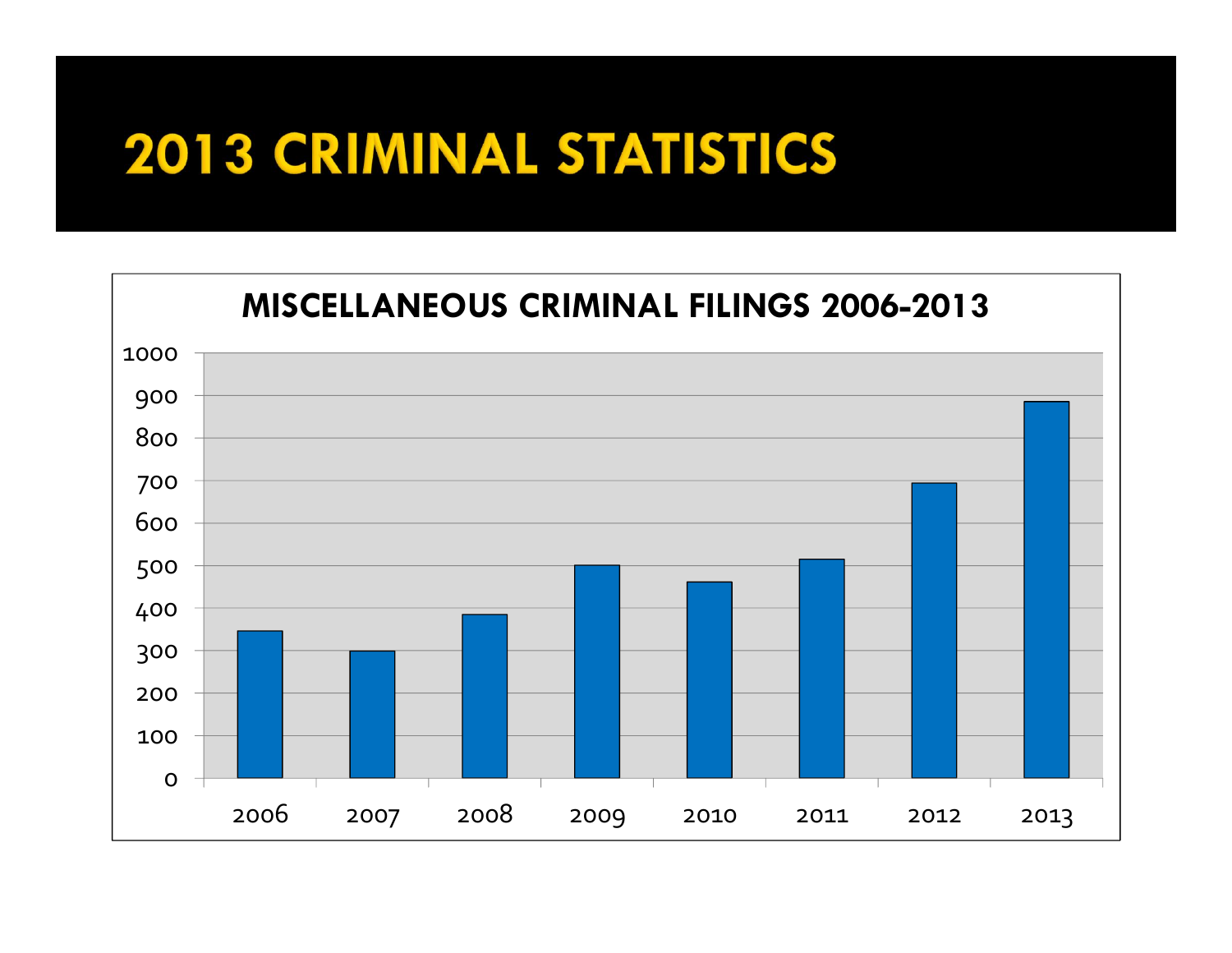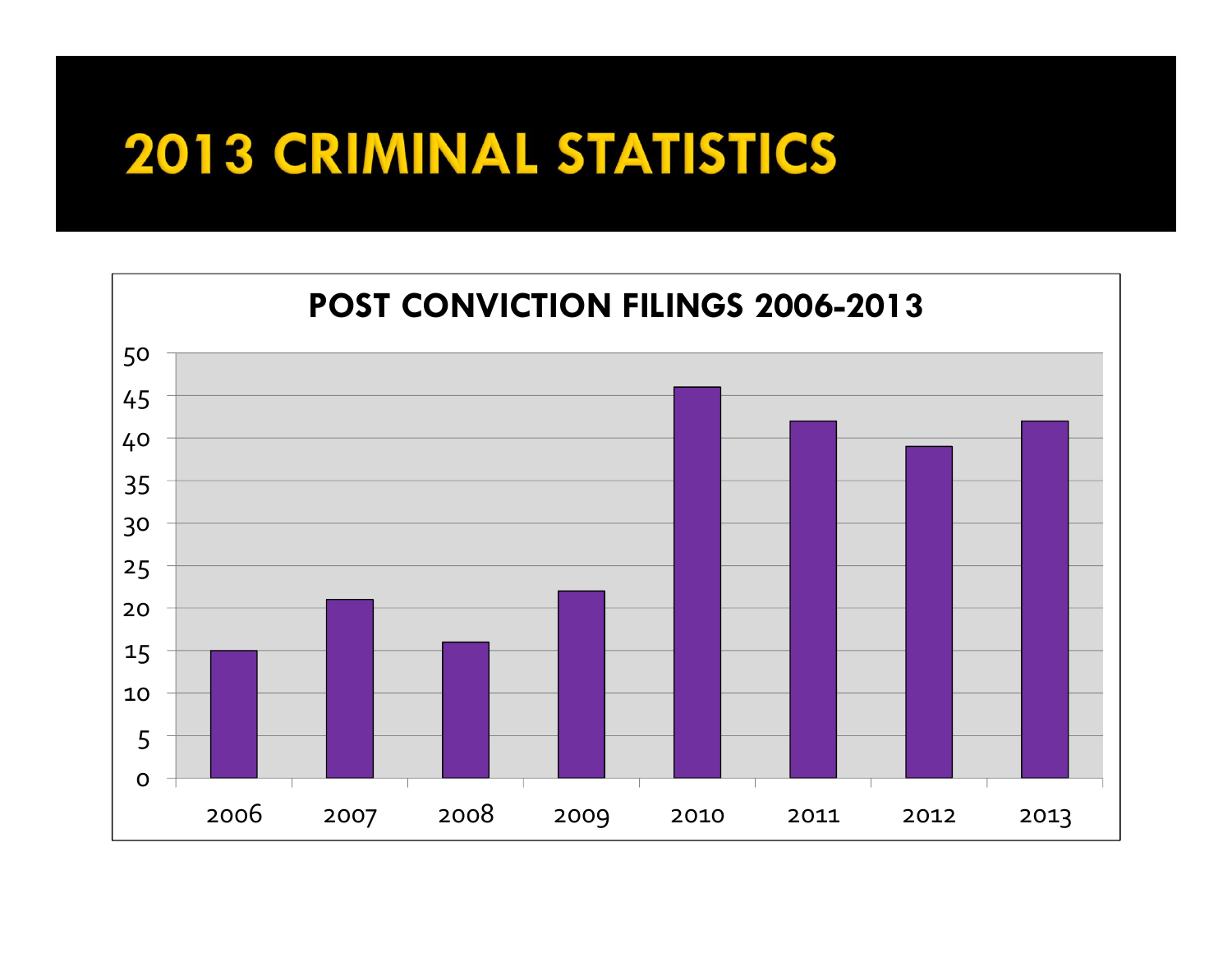# 2013 Child Support (IV-D)

- 5,574 Child Support cases
	- $\blacksquare$  In 2012: 5,787
- ° Collected \$11,854,505 in Child Support
	- From 2007-2013: \$76,724,039
- **Improved on the following:** 
	- **Child Support order ratio**
	- **Support collections ration**
	- **Cases paying on arrears rations**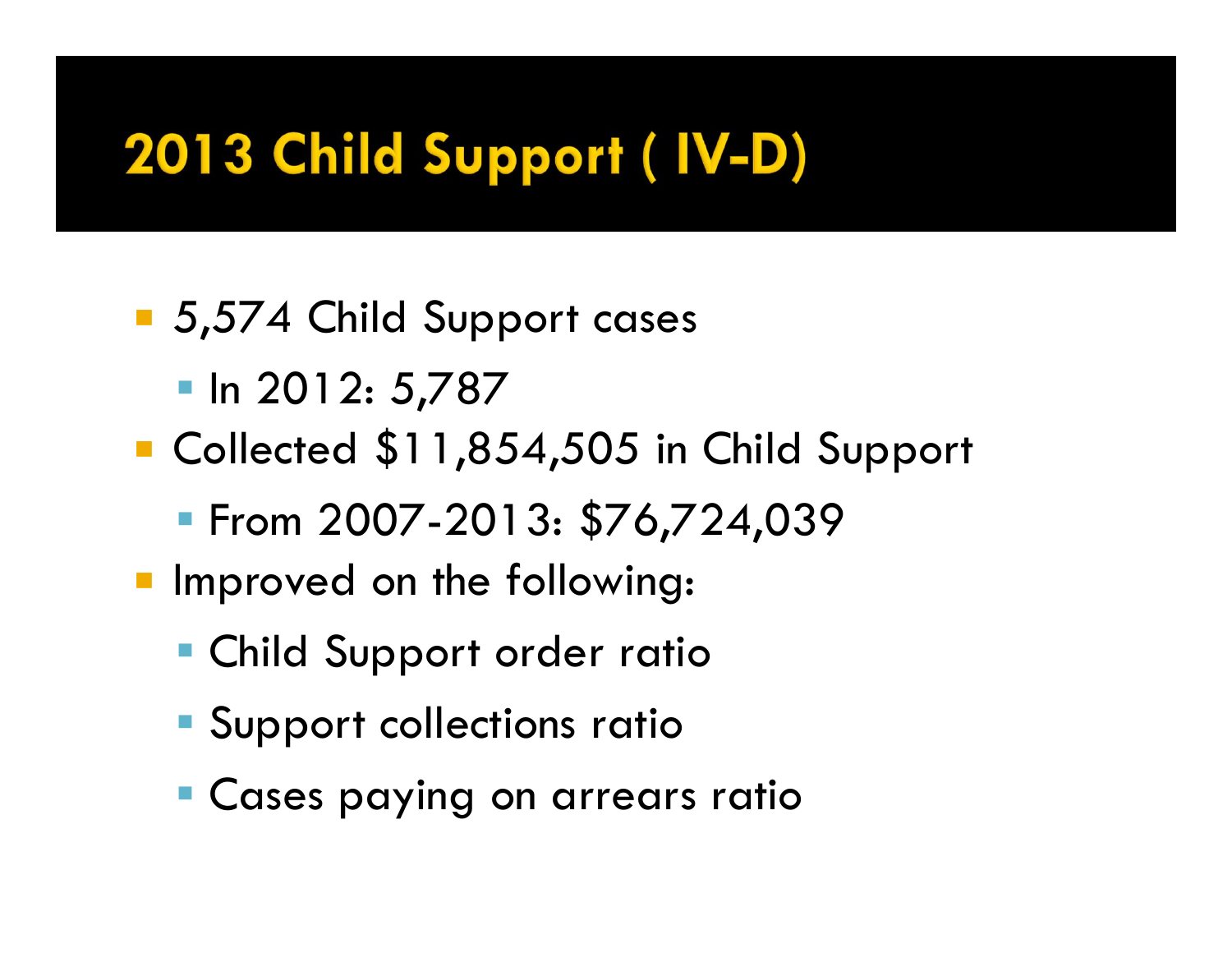## **INVESTIGATORS**

- **494 child forensic interviews**
- **Assisted with:** 
	- **Witness interviews**
	- **E** Locating missing witnesses
	- **Serving subpoenas**
	- **Preparing investigative subpoenas**
	- **Obtaining records and documents**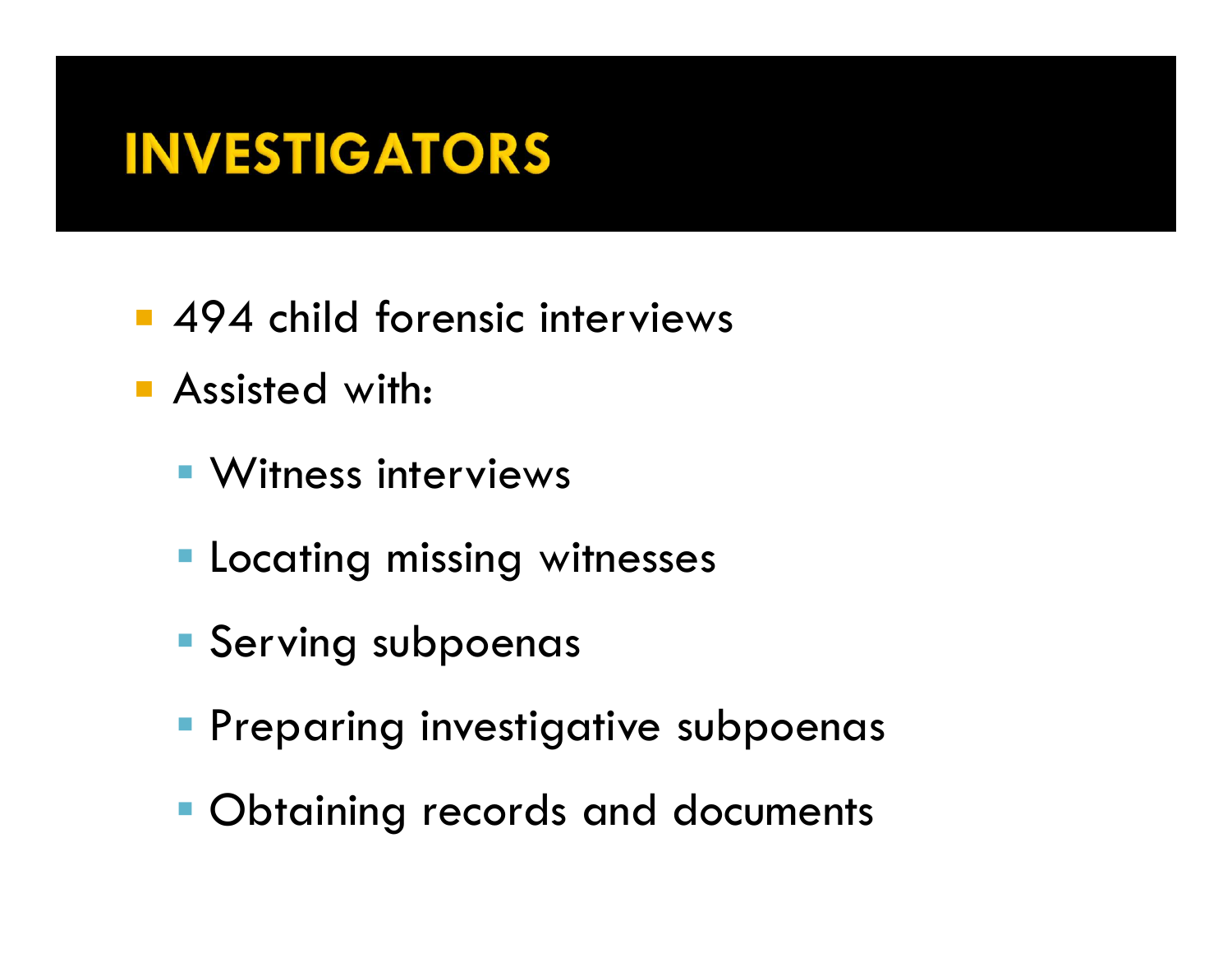### **INVESTIGATORS**

- **Received continuing law enforcement training in:** 
	- ß Child forensic interviews
	- **Digital forensics**
	- **Gang identification and investigations**
	- ß Drug investigations
	- ß Domestic battery investigations
- ° Specialized training as firearms instructor for the Indiana Law Enforcement Academy
- **Gang investigator certification** 
	- Testify in Court and assist law enforcement in gang identification and organizational components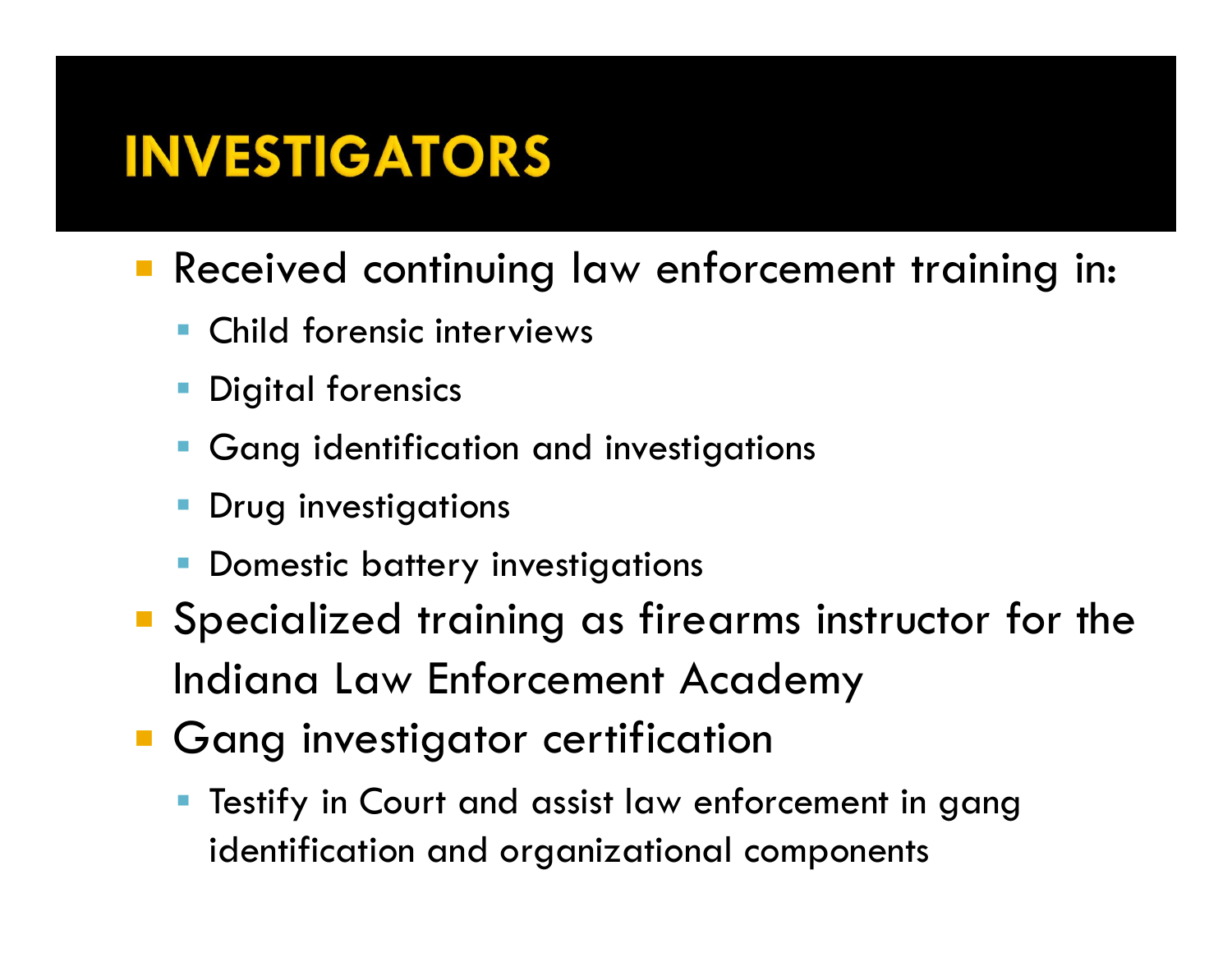### **DIGITAL FORENSICS**

- 64 cases investigated or assisted other law enforcement agencies
- 7 cases for Internet Crimes Against Children
- 84 digital forensic examinations of computer hard drives and/or cell phones
- 2 cases High Tech Crime Unit (established 2013)
- ° Awarded International Association of Computer Investigative Specialists Certified Forensic Computer Examiner Certificate
- ° Responsible for Indiana Crimes Against Children Grant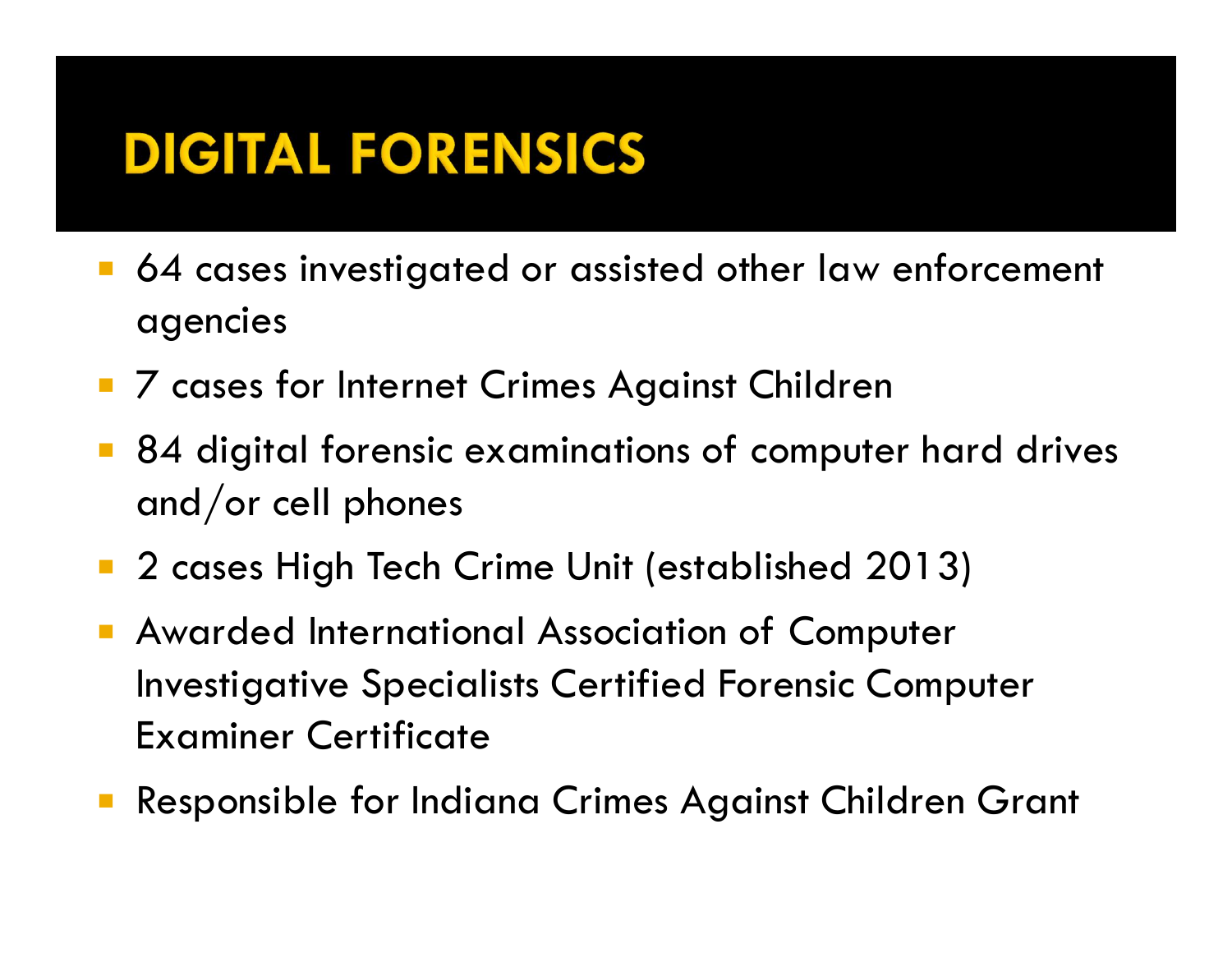### **DIGITAL FORENSICS**

- **Instructor for Indiana Law Enforcement** Academy and provided training for 143 officers at four separate seminars
- **Attended advance training at National** Forensic Examiner Training Conference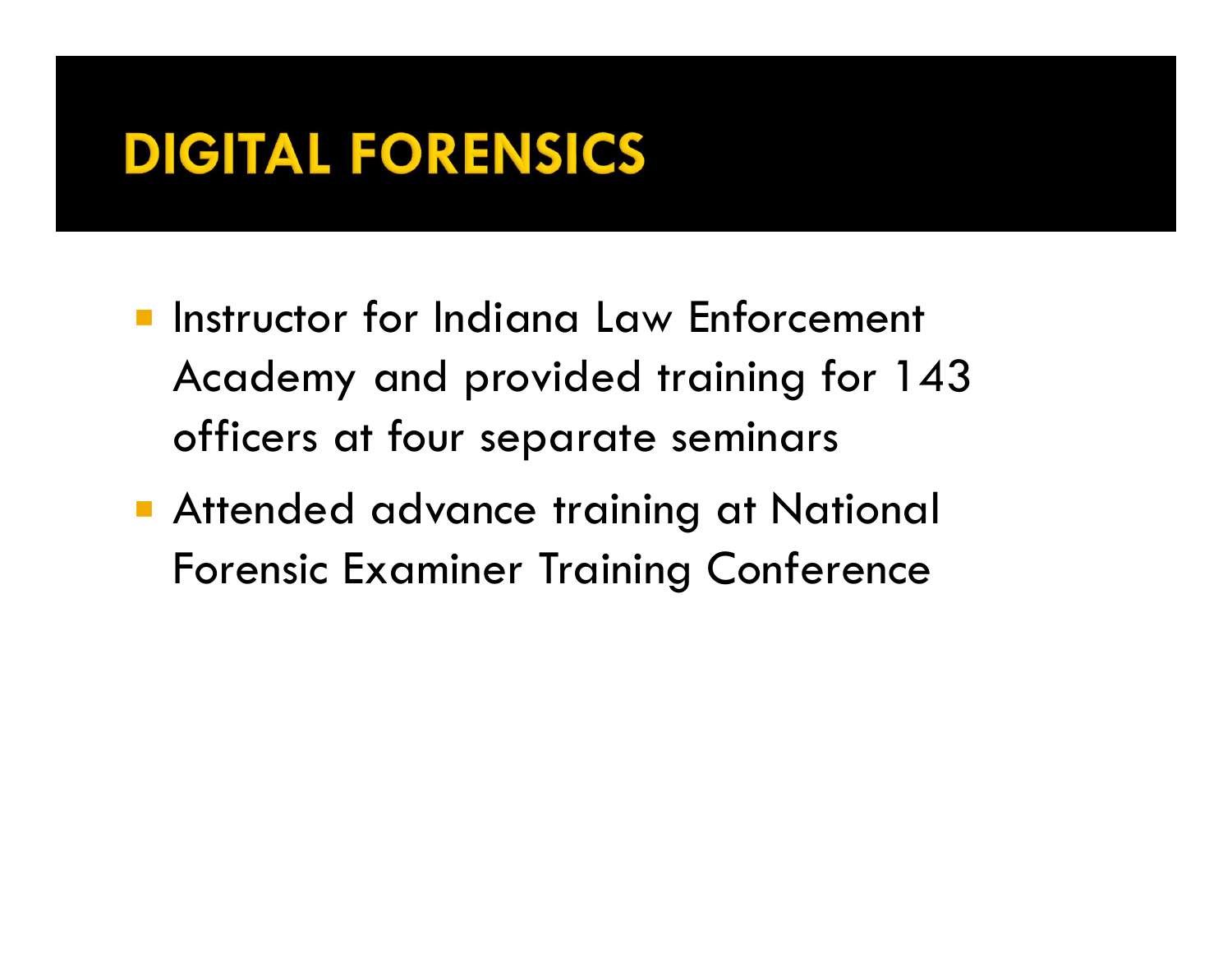### **ADULT PROTECTIVE SERVICES**

- **Investigate and assist in adult endangerment,** neglect, or financial exploitation cases
- <sup>2</sup> 2,098 calls for service
	- $\blacksquare$  In 2012: 2,127
- **429 home visits** 
	- $\blacksquare$  In 2012: 338
- **APS is responsible for Tippecanoe, Benton,** Carroll, Clinton, Montgomery, Warren, and White Counties
- 16 public presentations and education programs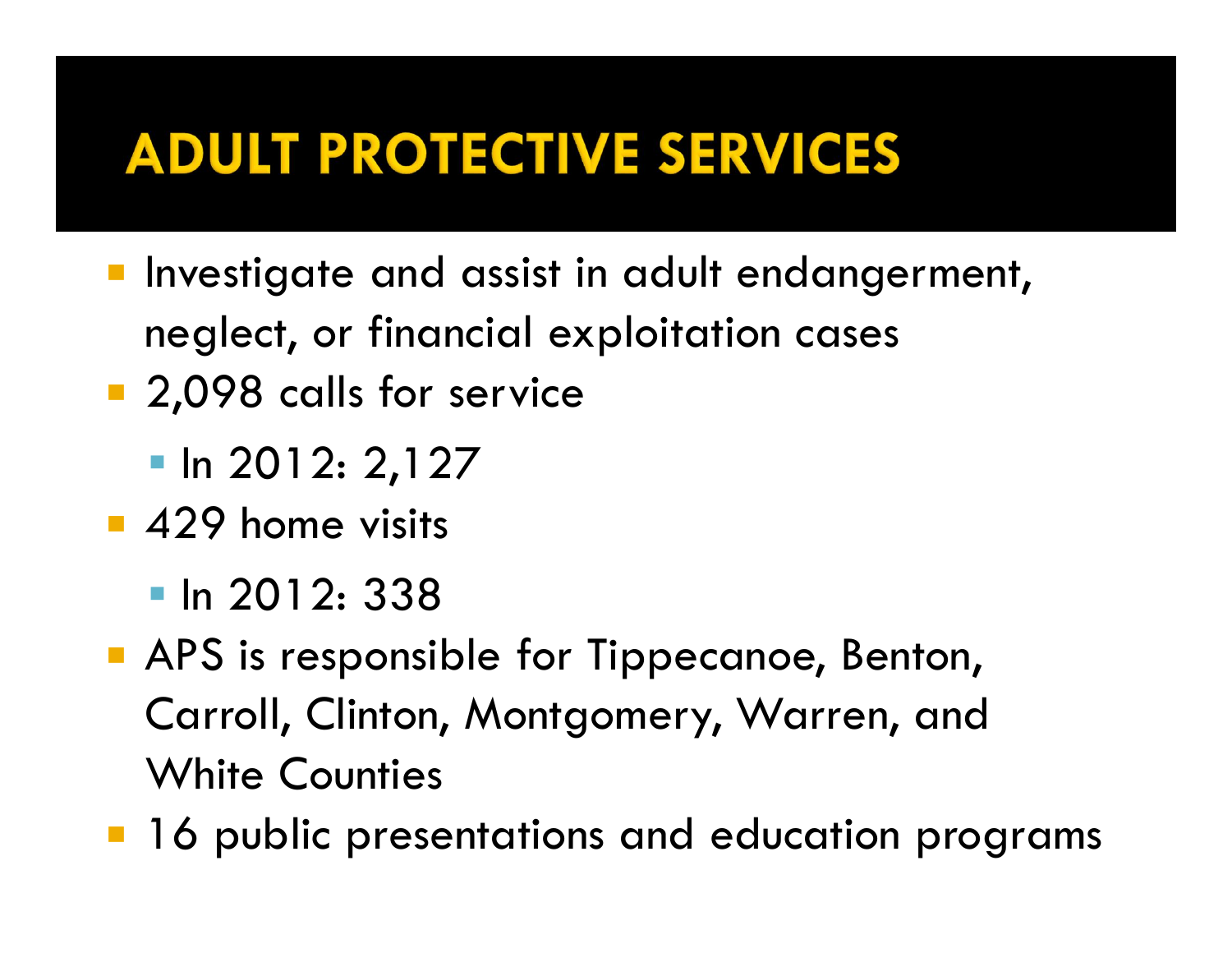### **VICTIM ADVOCATES**

- Responded to 4,262 victim contacts
	- **In 2012: 3,753 (13% increase)**
- 335 in person meetings
- **1,457 email or regular correspondences**
- **1,068 victim information packets**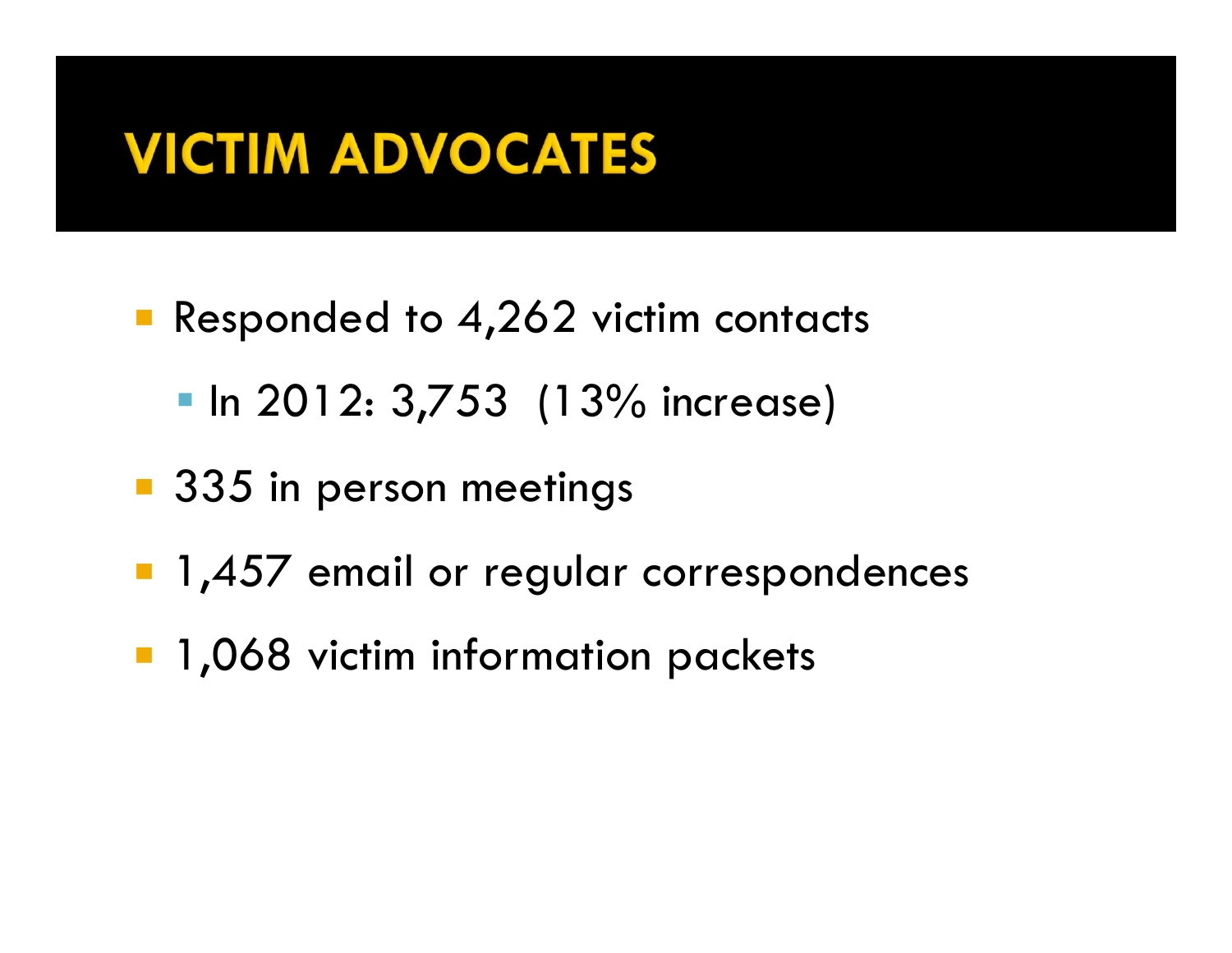### **CIVIL FORFEITURES**

- **F** Federal and State Law provide for forfeitures of money and/or property derived from illegal activity
- **S49,000 recovered and proceeds used for law** enforcement purposes
- **46 Cases filed and prosecuted**
- **8 Vehicles forfeited by Court Order**
- **\$22,000 recovered in Federal forfeiture cases**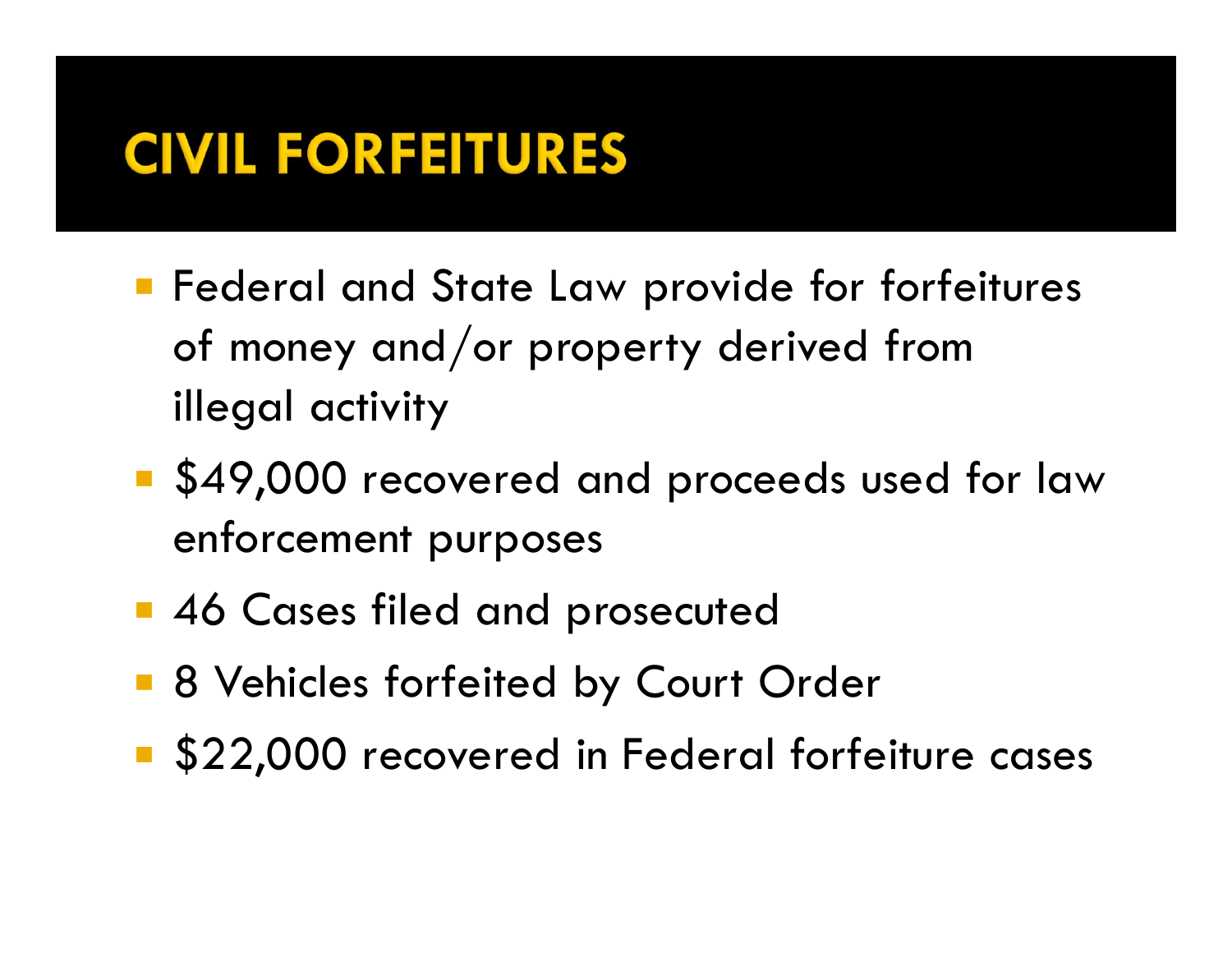## **COMMUNITY INVOLVEMENT**

- **Duty to report child abuse, neglect, and** exploitation training to all area school corporations, as well as licensed day care facilities, churches, and community programs
	- **21 Duty to report training programs**
- **11 public speaking programs**
- ° Office attended approximately 140 public or law enforcement meetings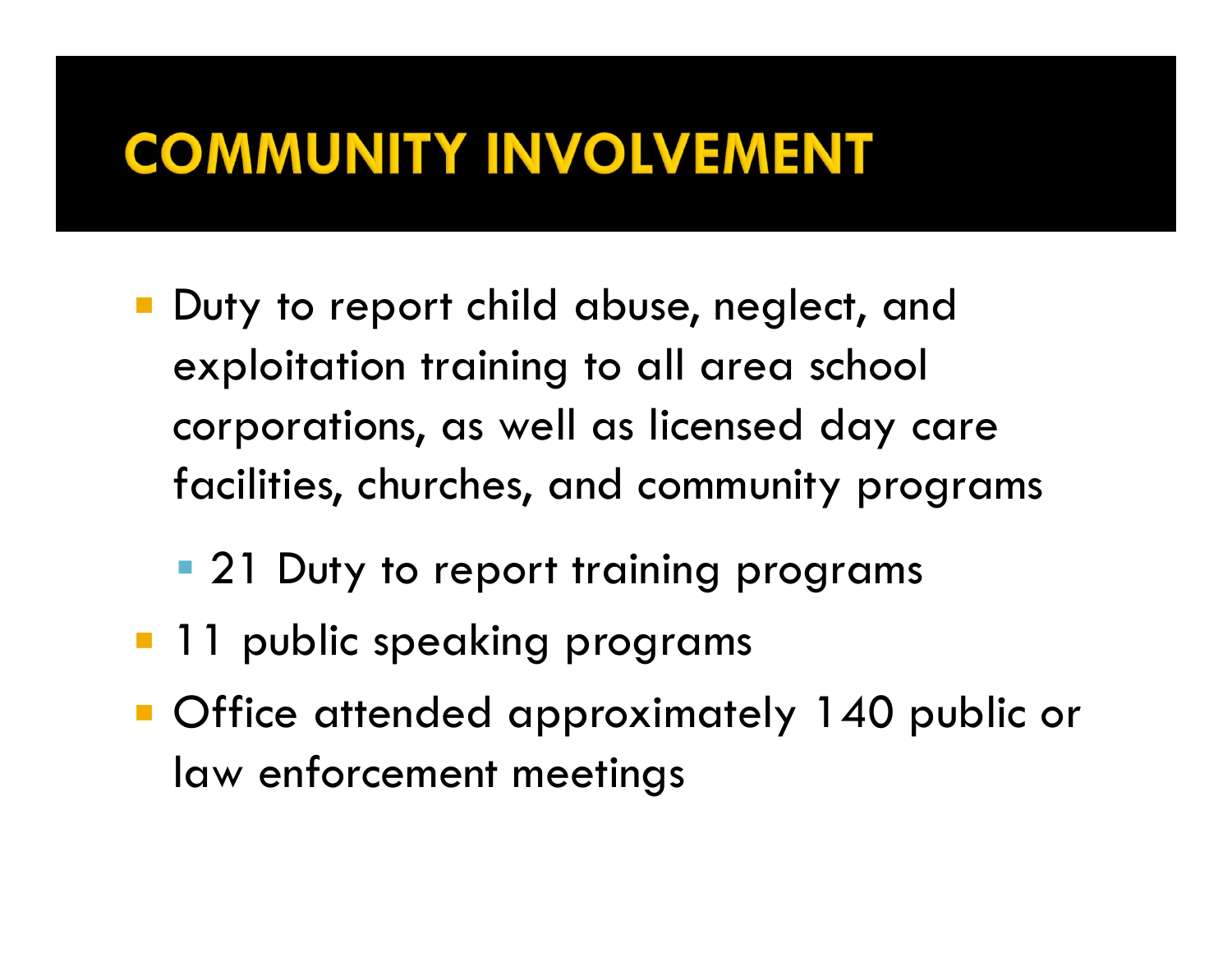## 2013 GOALS ACHIEVED

- **Duty to Report Child Abuse Presentations**
- **High Tech Crime Unit Established**
- ° National Training for Victim Advocates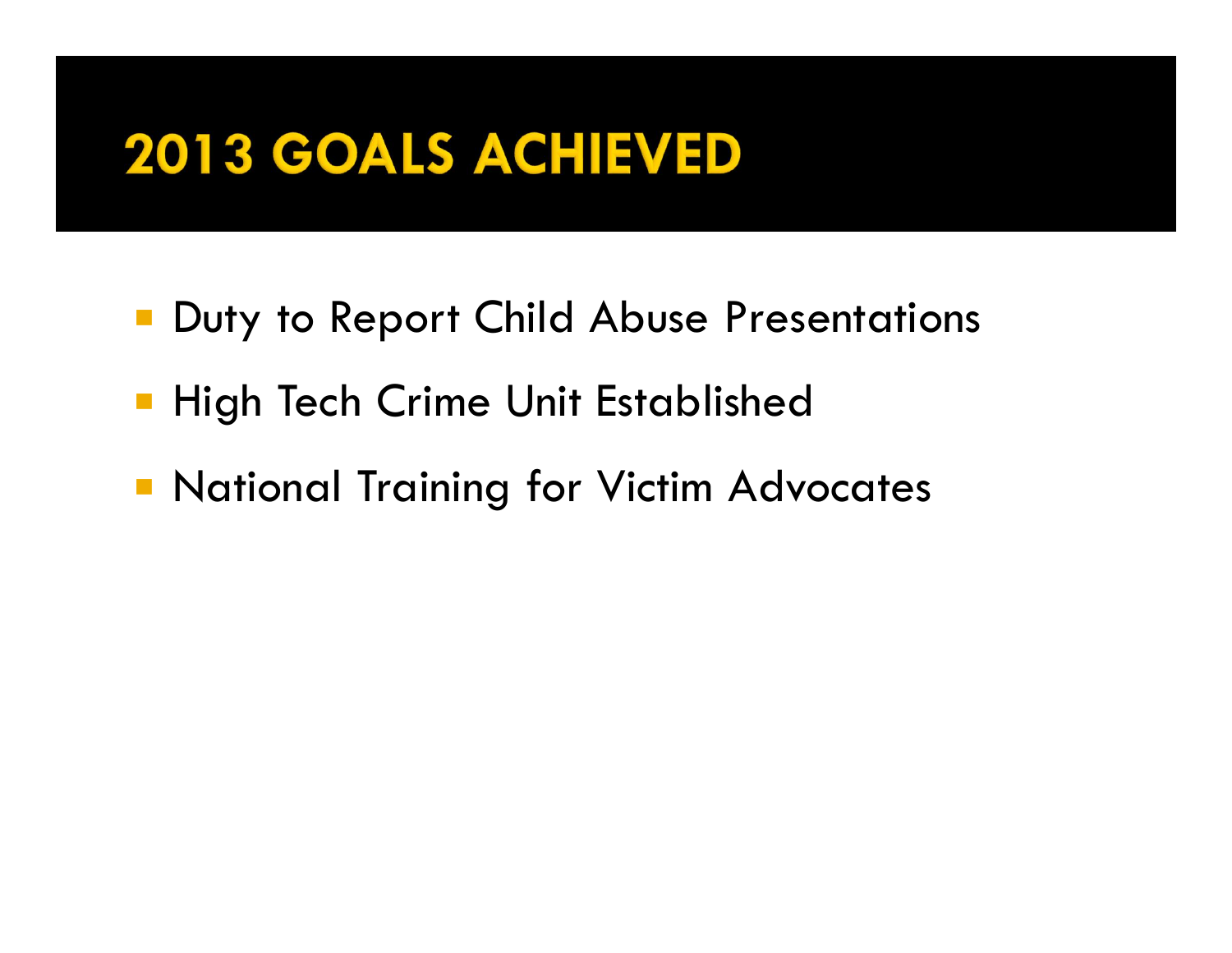#### **WE-TIP PROGRAM**

- **Ranked**  $#$  **1 in United States for tips reported** by population size
- 52 % of calls related to drug activity
- Continues to be an effective program for community involvement in public safety
- No cost to taxpayers